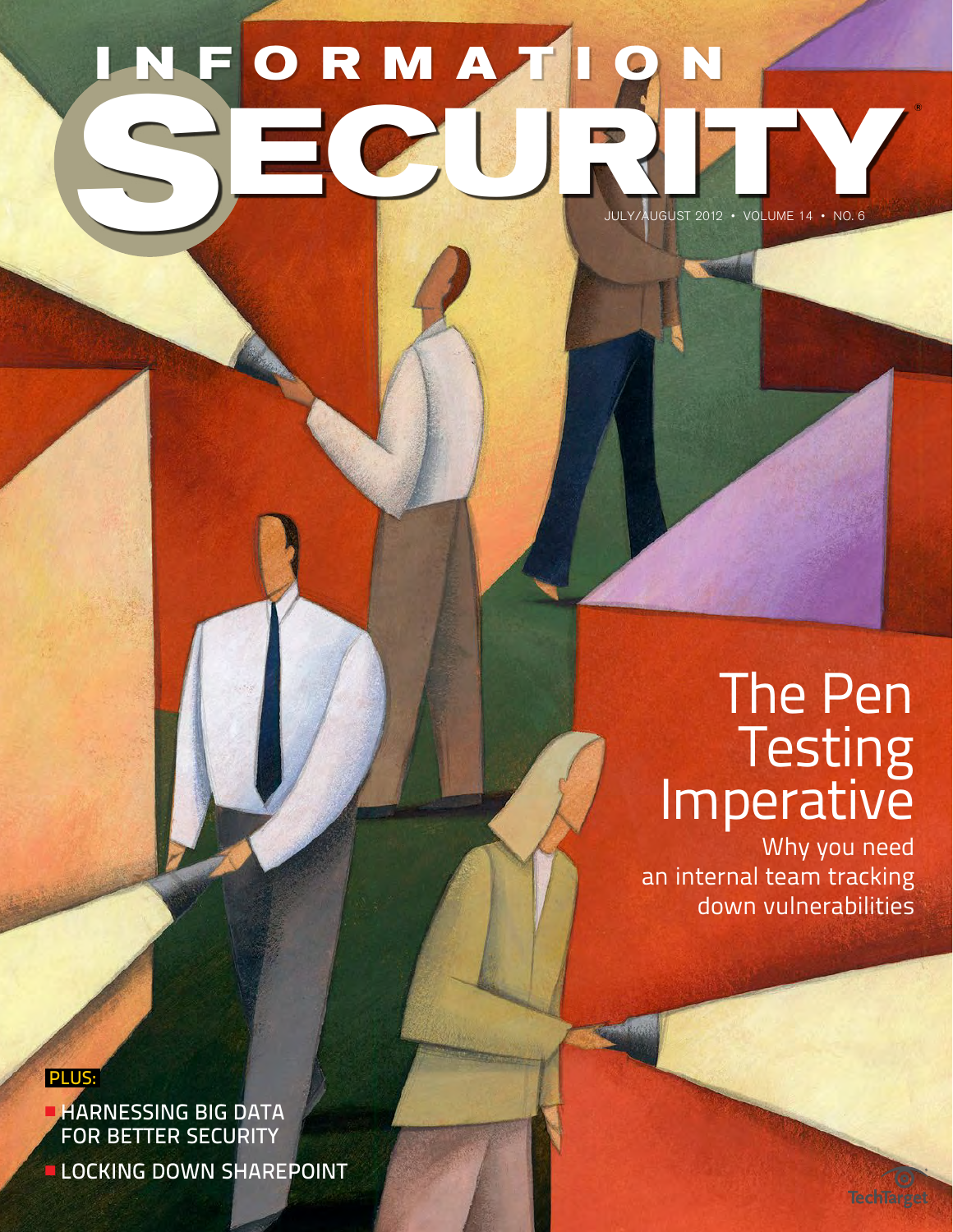## <span id="page-1-0"></span>Locking Down **SHAREPOINT**

Businesses love Microsoft's collaboration software but can forget to secure it.

### By Marcia Savage

**EDITOR'S NOTE:** Microsoft's SharePoint application has become a ubiquitous collabo*ration tool in the enterprise but securing it can be a tricky process. And all too often, companies fail to properly secure their SharePoint deployments, security experts say. In fact, a survey of SharePoint users released earlier this year by European security vendor Cryptzone showed that lax security practices were rampant among those polled. In this special report, we examine some of the issues surrounding SharePoint security and provide tips on SharePoint security best practices.*

[EDITOR'S DESK](#page--1-0)

[PERSPECTIVES](#page--1-0)

[SCAN](#page--1-0)

*FINT SECURITY* 

[Testing from](#page--1-0) [Within](#page--1-0)

[Harnessing](#page--1-0)  [Big Data for](#page--1-0) BETTER SECURITY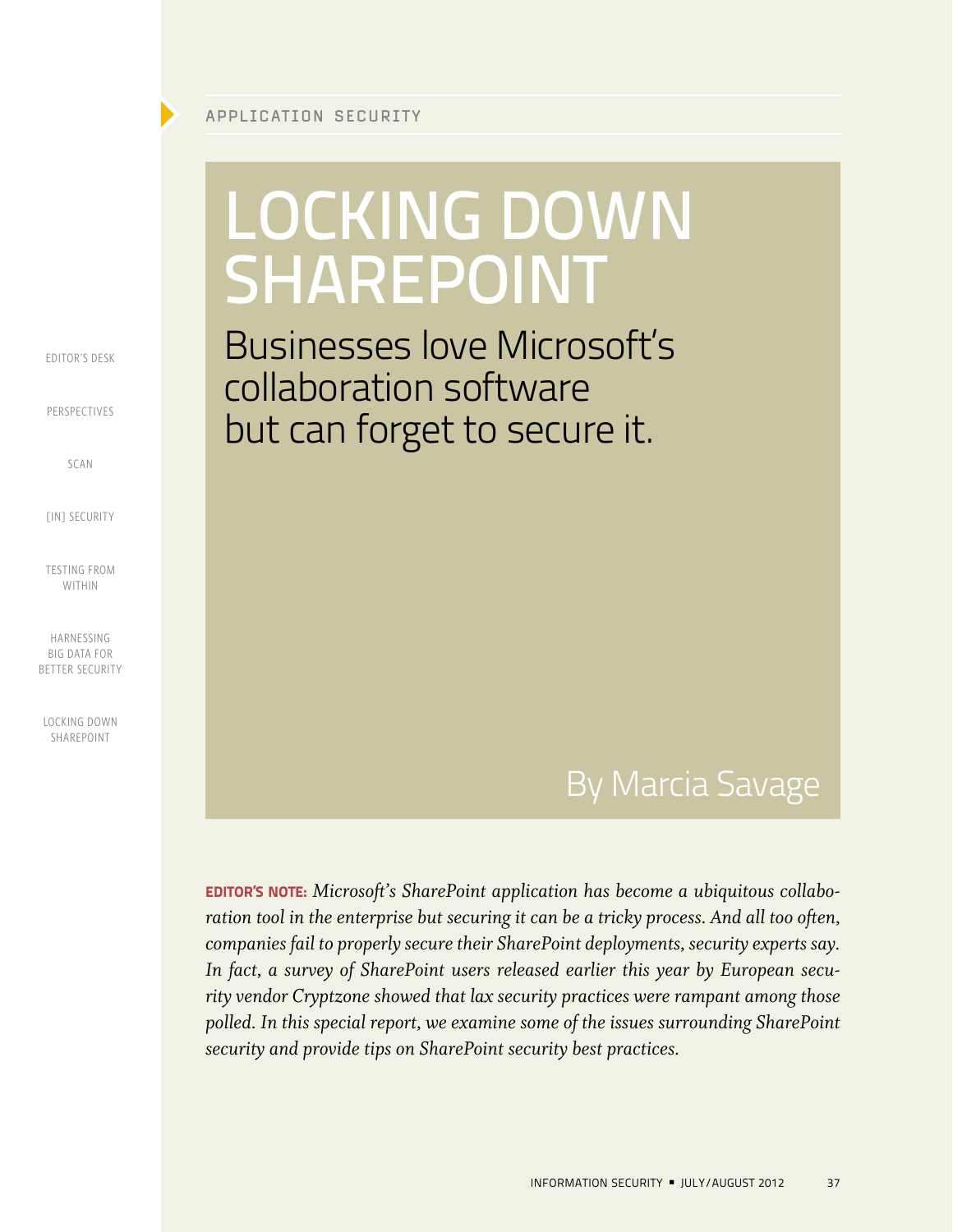WITH A GOOGLE search and one minute of running one of his SharePoint hacking tools, it doesn't take long for security researcher Fran Brown to find exposed SharePoint administrative interfaces for a state health and human services department. The exposure—which could allow an attacker to add users and change information—is far from unusual. Brown, managing partner at security consulting firm Stach & Liu, finds this sort of stuff all the time. "I'm surprised at just how much SharePoint is out there and how much is vulnerable," he says.

Microsoft's Web-based collaboration tool has become pervasive in the enterprise, but experts say companies often overlook SharePoint security. Eager to enable collaboration among employees and third parties, organizations can neglect to lock down user access and take other steps to secure all their Share-Point instances. Since these SharePoint repositories commonly contain sensitive corporate information, that's risky business.

"I don't see SharePoint being secured nearly enough," says Michael Davis, CEO of Savid Technologies, a Chicago-based IT security consulting firm. "Think about what SharePoint does—by definition it's where all your crown jewels are."

[Securing SharePoint](http://searchsecurity.techtarget.co.uk/news/2240114292/Survey-sheds-light-on-SharePoint-security-concerns) can be complicated—there are a lot of aspects to it—but security experts cite several top **SharePoint security best practices** to focus on, including access control strategies, testing for exposures, and user education.

### THE OCTOPUS

Collaboration is paramount for businesses today and SharePoint is easy to get up and running, resulting in many instances of it rapidly popping up across an enterprise, says Michelle Waugh, a senior director for the security business at CA Technologies. That's led to the term "SharePoint sprawl."

Adam Buenz, consultant at ARB Security Solutions, a Minneapolis-based firm that specializes in SharePoint security services, has seen a lot of Share-Point pilot projects snowball. "Now rather than just a pilot, it's a vital business system that's collected this business-critical, sensitive information. It can also assimilate a lot of other systems," he says.

"Once it gets to that point, defining expectations and assessing performance of the system becomes really difficult," adds Buenz, a Microsoft MVP. "It's a lot harder to rope an environment in than it is to start off in a proper state."

The problem, Davis says, is no one business unit ends up owning SharePoint

[EDITOR'S DESK](#page--1-0)

[PERSPECTIVES](#page--1-0)

[SCAN](#page--1-0)

[IN] SECURITY

[Testing from](#page--1-0) [Within](#page--1-0)

[Harnessing](#page--1-0)  [Big Data for](#page--1-0) BETTER SECURITY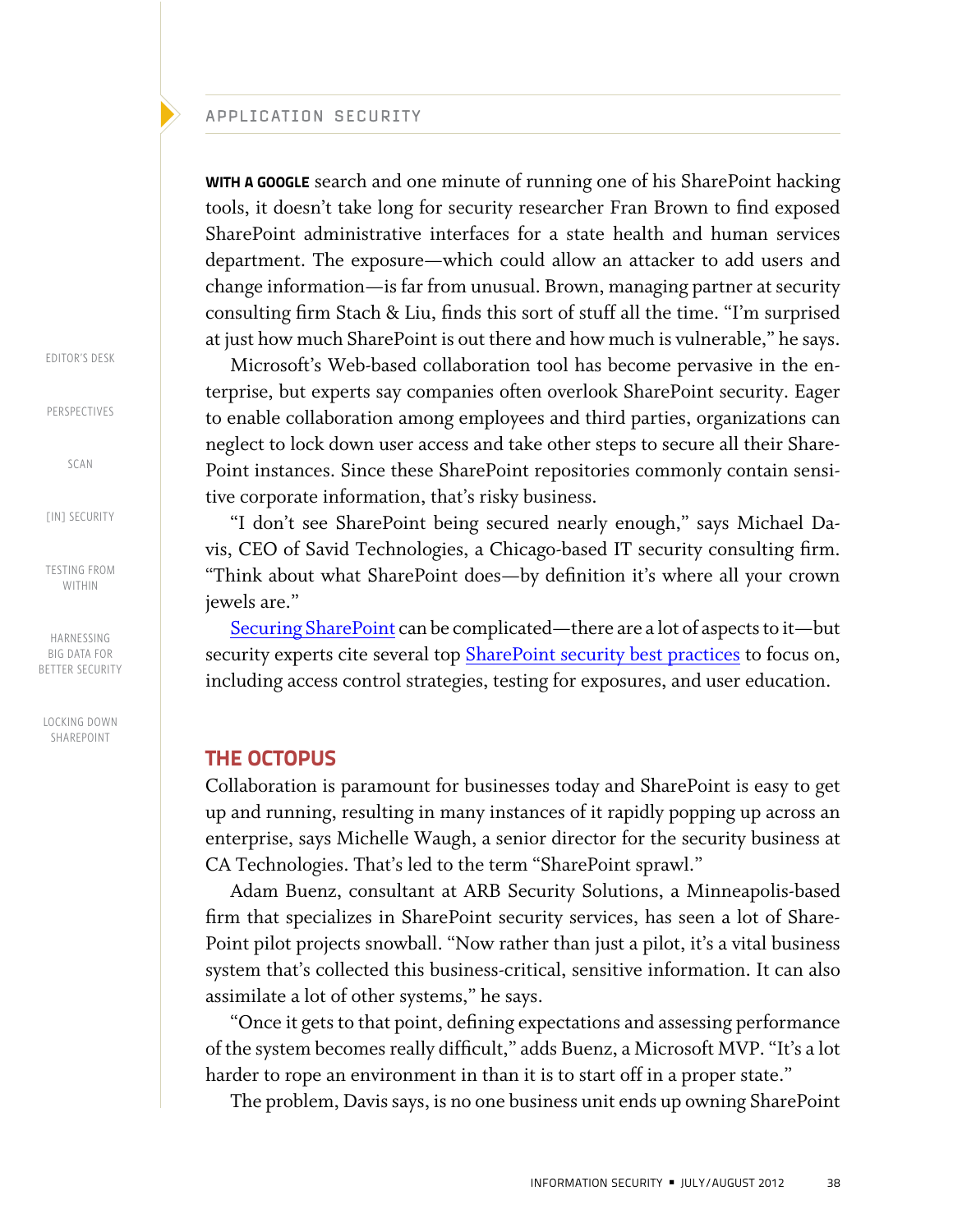in the enterprise. "It's kind of an IT thing, kind of a database thing, kind of a business process thing," he says. "I call it an octopus—it has tentacles across many areas of the business."

In addition, the dynamic nature of the collaborative environment makes it difficult to manage, Waugh notes.

"From a security perspective, something that went into SharePoint as a nonsensitive document can in minutes change and become a highly sensitive document by virtue of a purposeful or inadvertent change to the content or movement of the document from one place to another," she says.

### ACCESS CONTROL

The main problem organizations often have with SharePoint security is managing access to repositories with thousands of documents and hundreds of users, Davis says. Users can wind up with excessive permissions; for example, an employee might get access to an accounting repository that he or she shouldn't.

"Getting control of that by using proper [user] groups and privileges is the best way to reduce exposure of data," he says.

However, throw third parties into the mix, and managing access control becomes especially challenging. Today, many organizations are focused on securing SharePoint in extranet collaboration scenarios, according to Neil MacDonald, a vice president and fellow at Gartner.

"How are you going to have these users, who aren't employees, prove who they are? Are you going to support federation of identities? Are you going to manage these identities yourself? If so, where? You could use Active Directory but maybe you want to use an LDAP-enabled repository," he says. "It's a very complex decision with a lot of variables."

If an organization decides to manage the identities and use Active Directory, it's faced with additional questions, such as whether to permit self-provisioning and password reset, he says.

"How do you ensure sensitive information isn't disclosed inadvertently or inappropriately? You get into the governance issue of who takes responsibility for the ongoing management of these external identities, mapping for authorization and de-provisioning," MacDonald says. "All of the identity-related issues we've had internally in the past are just amplified."

There are a number of third-party tools that can help, such as Web access

[EDITOR'S DESK](#page--1-0)

[PERSPECTIVES](#page--1-0)

[SCAN](#page--1-0)

[IN] SECURITY

[Testing from](#page--1-0) [Within](#page--1-0)

[Harnessing](#page--1-0)  [Big Data for](#page--1-0) BETTER SECURITY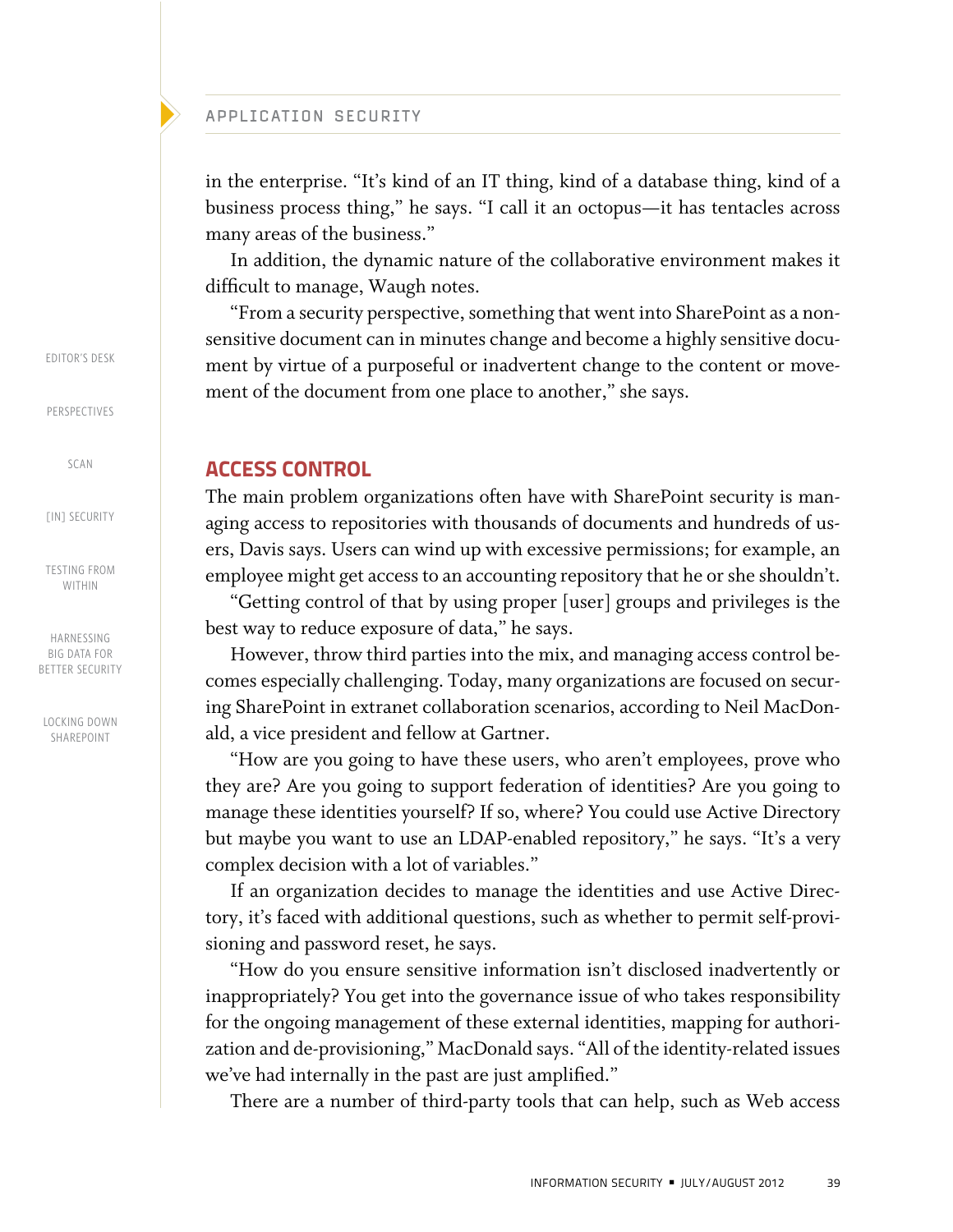management products from CA Technologies, Oracle and IBM, he says. Epok Inc. specializes in extranet access governance for SharePoint. A number of vendors offer technology to manage entitlements within SharePoint, including Quest Software, AvePoint, Axceler, Idera, and Lightning Tools' DeliverPoint.

Earlier this year, CA Technologies updated its SiteMinder Web access management and DataMinder (formerly CA DLP ) products to provide fine-grained control of users' access to SharePoint content. DataMinder, which includes data classification technology from CA Technology's acquisition of Orchestria, scans the content and SiteMinder uses the content classification to determine access rights.

### TEST FOR EXPOSURES

There are a lot of SharePoint components that need to be secured—the SQL Server database, Windows services that SharePoint uses, and administrative interfaces. Microsoft's guides for securing SharePoint aren't always straightforward, and it's easy to make mistakes in terms of permissions and exposed data, says Stach & Liu's Brown.

In his assessment work, he found there weren't any good tools to test Share-Point security configurations. "It wasn't easy to see if you've actually locked down everything correctly," Brown says. About 18 months ago he addressed the problem by developing the **[SharePoint Hacking Diggity tools](http://www.stachliu.com/resources/tools/sharepoint-hacking-diggity-project/)**, which are freely available SharePoint penetration testing tools for organizations to download and use.

"Our free hacking tools leverage techniques like [Google hacking](http://searchsecurity.techtarget.com/definition/Google-hacking) and URL brute-force scanning to identify exposed admin pages in your public Share-Point deployments," Brown says. "They're a great way to spot check and have confidence that you've locked down your access permissions correctly. Otherwise, you could miss simple misconfiguration issues that may have inadvertently exposed admin functionality to the whole Internet, leaving a huge door open into your SharePoint environments."

One tool is a dictionary of about 120 preloaded Google queries that assessors can use to find exposed SharePoint administrative pages, Web services and site galleries. Another tool, SharePointURLBrute, automates forceful browsing attacks to help assessors find permissions holes that allow unauthorized users to access SharePoint administrative pages.

[EDITOR'S DESK](#page--1-0)

[PERSPECTIVES](#page--1-0)

[SCAN](#page--1-0)

[IN] SECURITY

[Testing from](#page--1-0) [Within](#page--1-0)

[Harnessing](#page--1-0)  [Big Data for](#page--1-0) BETTER SECURITY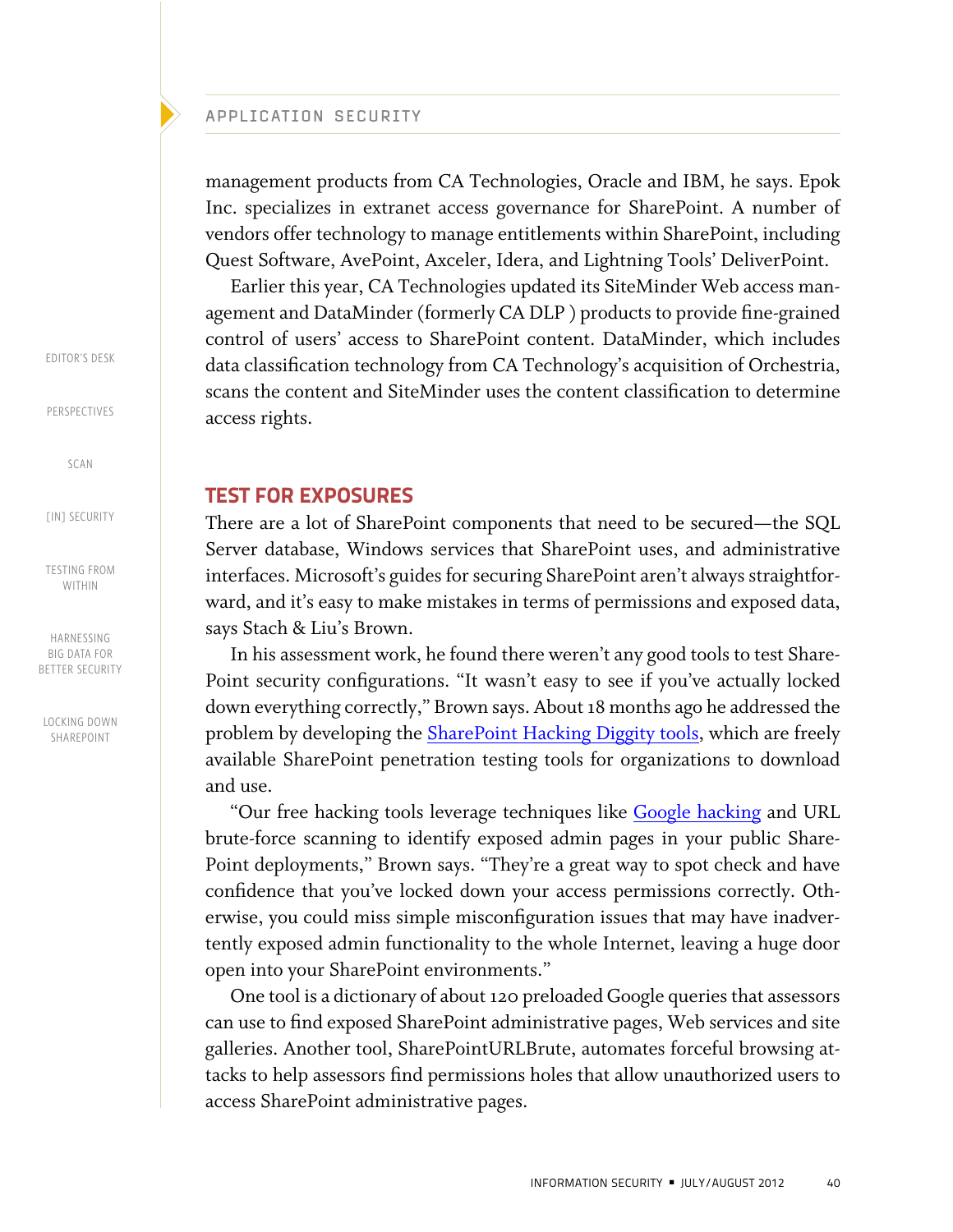Brown says the [Shodan computer search engine,](http://www.shodanhq.com/) which allows users to find devices connected to the Internet, also can help assessors by making it relatively easy to find people using SharePoint and exposed administrative interfaces.

Another tool, a free third-party plug-in called **SUSHI**, is a good way to check user permissions, Brown says. The tool gives administrators the ability to see all the libraries and galleries a user has access to across a site collection. "It's a good way to visualize what people have access to," he says.

In his assessments, Brown has seen a lot of exposed SharePoint deployments belonging to the federal government, which he says he finds particularly concerning. He noted that published reports indicate the WikiLeaks breach involved brute force of exposed government SharePoint services. According to a *Wired* [report](http://www.wired.com/threatlevel/2011/12/cables-scripts-manning/), a government digital forensic expert testified that he found scripts on the computer of Army Analyst Bradley Manning, who is accused of leaking classified data to WikiLeaks, which pointed to a SharePoint server holding the documents.

### POLICY AND TRAINING

One of the most important steps organizations need to take to secure their SharePoint deployments is to make sure users understand the sensitive nature of the information in the repositories, experts say.

"You need to make sure they understand the data they're accessing is critical and the risks associated with what they're going to do with it and where they're accessing it from," Davis says. Many times, employees who are in a rush to get work done will download a document like a project plan from SharePoint and upload it to a personal drop box, then access it at home or on vacation, he says.

"That is a big potential issue because you're moving [the data] from a secured environment to an unsecured environment the company doesn't know about," he says.

A survey of 100 SharePoint users released earlier this year by European security vendor Cryptzone showed that even though most of the respondents understand that taking data out of SharePoint makes it less secure, 30 percent were willing to take the risk if it helps them get their jobs done. Thirty-four percent said they didn't consider the security implications of SharePoint and 13 percent said protecting company data isn't their responsibility.

Content governance is as important as taking application security steps to

[EDITOR'S DESK](#page--1-0)

[PERSPECTIVES](#page--1-0)

[SCAN](#page--1-0)

[IN] SECURITY

[Testing from](#page--1-0) [Within](#page--1-0)

[Harnessing](#page--1-0)  [Big Data for](#page--1-0) BETTER SECURITY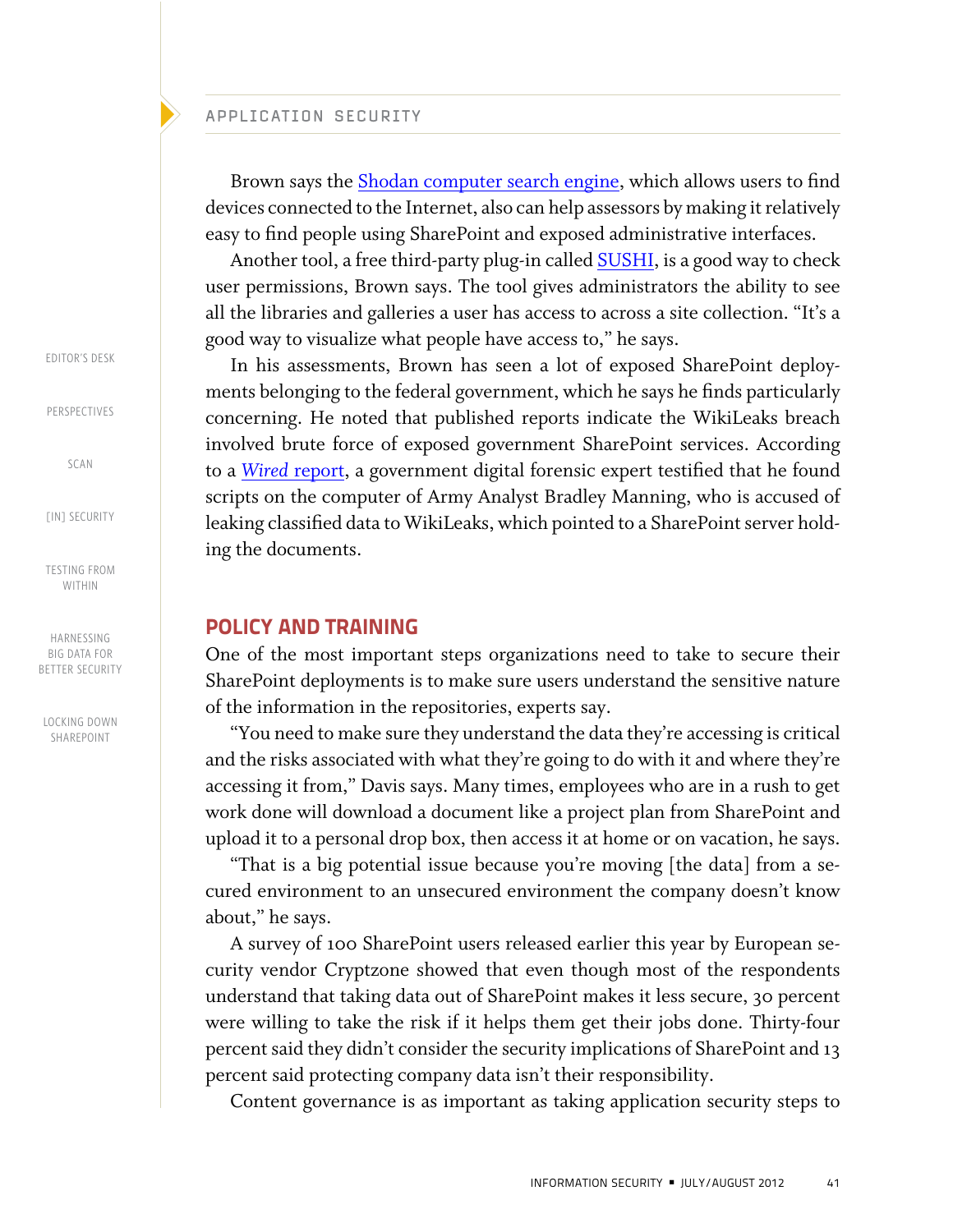reduce the attack surface, says Buenz of ARB Security Solutions. "Controlling access and raising awareness of that information is important," he says.

Organizations should craft their governance plan early on and not make the mistake of thinking there is a universal template they can use for it, according to Buenz. "Remember there isn't an industry accepted governance plan—you have to craft one adapted to the business. This plan has to be updated in an organic fashion as the business grows and changes," he says.

His mantra to clients is to follow three R's—record, retain, and revise when dealing with changes to overall SharePoint application security and content governance. "Record every change, retain it and remember it will always be subject to revision," Buenz says. "All the material you have regarding the actual security has to grow with the environment."

In the long run, Davis says he expects the corporate collaboration trend to lead to more breaches. The increasing popular centralized Web-based repositories—not just SharePoint, but Google Docs and others—offer business benefits but also could potentially help attackers, he says. "If someone hacks into one thing, they get access to all of it."

**Marcia Savage** *is editor of* Information Security *magazine. Send comments on this article to [feed](mailto:feedback@infosecuritymag.com)[back@infosecuritymag.com.](mailto:feedback@infosecuritymag.com)*

### Three Steps for Securing **SharePoint**

*Restricting user permissions, server hardening and dedicated service accounts are critical.* BY brien M. posey

**SHAREPOINT 2010 IS** easily one of Microsoft's most complex products, and the task of securing SharePoint can be overwhelming. Even so, there are some relatively simple steps you can perform that will go a long way toward improving the overall security of your SharePoint deployment and ensuring the sensitive data it contains is protected.

[EDITOR'S DESK](#page--1-0)

[PERSPECTIVES](#page--1-0)

[SCAN](#page--1-0)

[IN] SECURITY

[Testing from](#page--1-0) [Within](#page--1-0)

[Harnessing](#page--1-0)  [Big Data for](#page--1-0) BETTER SECURITY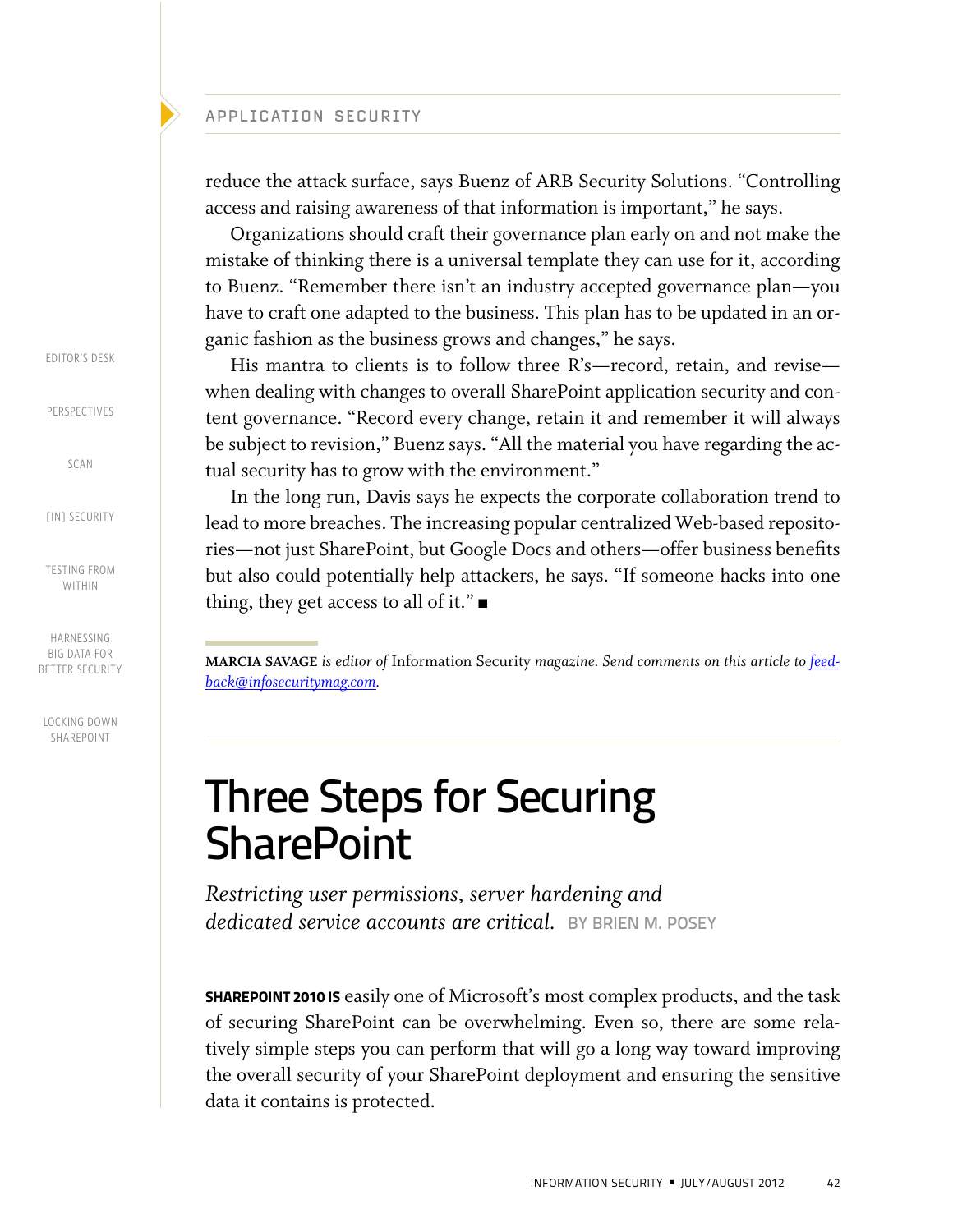### STEP 1: LIMIT PERMISSIONS

One of the most common SharePoint security problems is users receiving excessive permissions. The principle of least privileges should be used any time a user is being granted access to SharePoint. Unfortunately, users are often given excessive permissions, either because it is easier for an administrator to assign blanket permissions over granular permissions, or because the administrator does not truly understand the SharePoint permissions model.

To give you a more concrete example, imagine a specific user needs to be able to manage a large group of sites, sub-sites, lists, and libraries. In that type of situation, the easy thing to do would be to make the user a site collection administrator. Unless the user requires the ability to manage every site within the entire site collection however, then making the user a site collection administrator grants the user excessive permissions. Unfortunately, there are no shortcuts to making sure SharePoint permissions are assigned in an appropriate manner. If you already have a SharePoint deployment in place, then a comprehensive audit is required in order to verify nobody has excessive permissions.

Although it is extremely important to assign users the least permissions within SharePoint, it's also important to remember that using a solid permissions model within SharePoint alone is not enough. SharePoint is an application that has other dependencies. In order for SharePoint to be secure, its dependencies must also be configured securely. Specifically, this means granting users the least permissions at the Active Directory level and assigning users permissions to SQL Server only if absolutely necessary.

### STEP 2: HARDEN SHAREPOINT SERVERS

One of the most important steps an administrator can take toward securing SharePoint is server hardening. Server hardening is the process of reducing your server's attack surface. To start, isolate the various SharePoint server roles from one another. SharePoint Server 2010 consists of three primary server roles: The Web server role, the application server role, and the database server role. Although SharePoint will allow you to install all of these roles to a single server, it is better from a security standpoint to use dedicated servers for each role.

In the not too distant past, the idea of SharePoint Server role isolation was considered to be cost-prohibitive for smaller organizations because of hardware

[EDITOR'S DESK](#page--1-0)

[PERSPECTIVES](#page--1-0)

[SCAN](#page--1-0)

[IN] SECURITY

[Testing from](#page--1-0) [Within](#page--1-0)

[Harnessing](#page--1-0)  [Big Data for](#page--1-0) BETTER SECURITY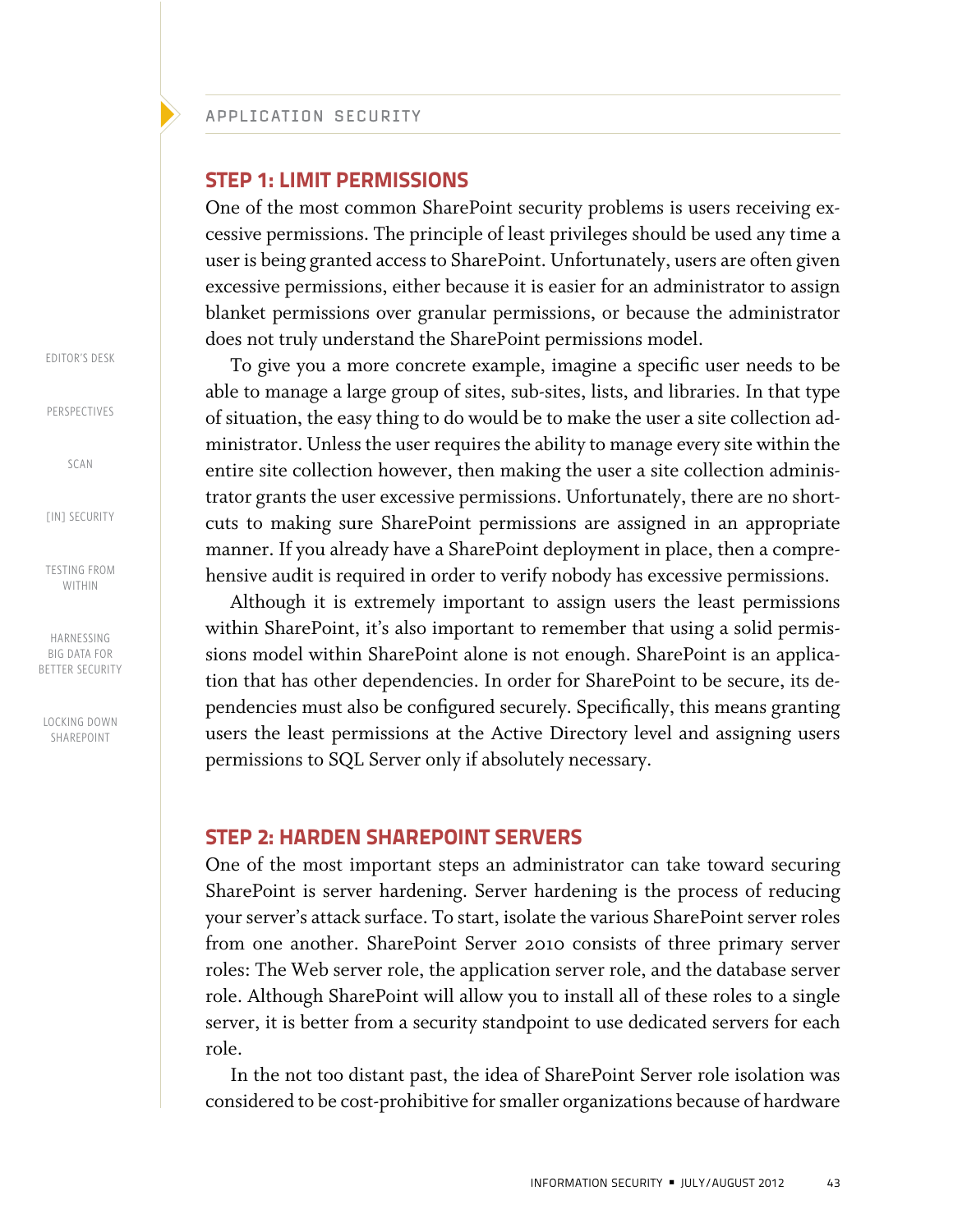and software licensing costs. Today, server virtualization makes it possible to isolate the various roles from one another without having to spend a fortune on server hardware. Licensing costs are also reduced in a virtual environment since the Enterprise and Datacenter editions of Windows Server are licensed for use on multiple virtual machines.

Although role isolation is a good first step, it isn't enough by itself. In order to truly harden your SharePoint servers you must reduce the server's attack

surface to the point that only the services that are absolutely necessary are running.

The first rule of attack surface reduction is that each server (physical or virtual) should be dedicated to one sole purpose. In other words, if a server is acting as a SharePoint application server, then you shouldn't also try to use the server as a file server, domain controller, etc. The server should run SharePoint and Share-Point only.

Once you have made sure your SharePoint servers are not running any unnecessary software, it is a good idea to disable or remove any unnecessary server roles, features or system services.

Of course, there are exceptions to this philosophy. In most cases, there are

certain support apps that need to run on production SharePoint servers, such as antivirus and backup agents. Running these types of applications on your SharePoint Server is perfectly acceptable and in the case of antivirus software, critically important.

Once you have made sure your SharePoint servers are not running any unnecessary software, it is a good idea to disable or remove any unnecessary server roles, features or system services. Fortunately, Microsoft provides a [list of the](http://technet.microsoft.com/en-us/library/cc262849.aspx)  [services required for each of the SharePoint roles](http://technet.microsoft.com/en-us/library/cc262849.aspx).

Another way to harden your servers is to configure SQL Server to listen on non-standard ports. By default, SQL Server listens on TCP port 1433 and UDP port 1434. The fact that these ports are well-known and used consistently makes them a prime target for attack. As such, Microsoft recommends blocking UDP port 1434 and TCP port 1433. After doing so, you can configure SQL Server to listen on a different port. Of course, you will also have to make Share-Point aware of the alternate port assignment as well; organizations can refer to [Microsoft's instructions for this.](http://technet.microsoft.com/en-us/library/ff607733.aspx)

[EDITOR'S DESK](#page--1-0)

[PERSPECTIVES](#page--1-0)

[SCAN](#page--1-0)

**FINT SECURITY** 

[Testing from](#page--1-0) [Within](#page--1-0)

[Harnessing](#page--1-0)  [Big Data for](#page--1-0) BETTER SECURITY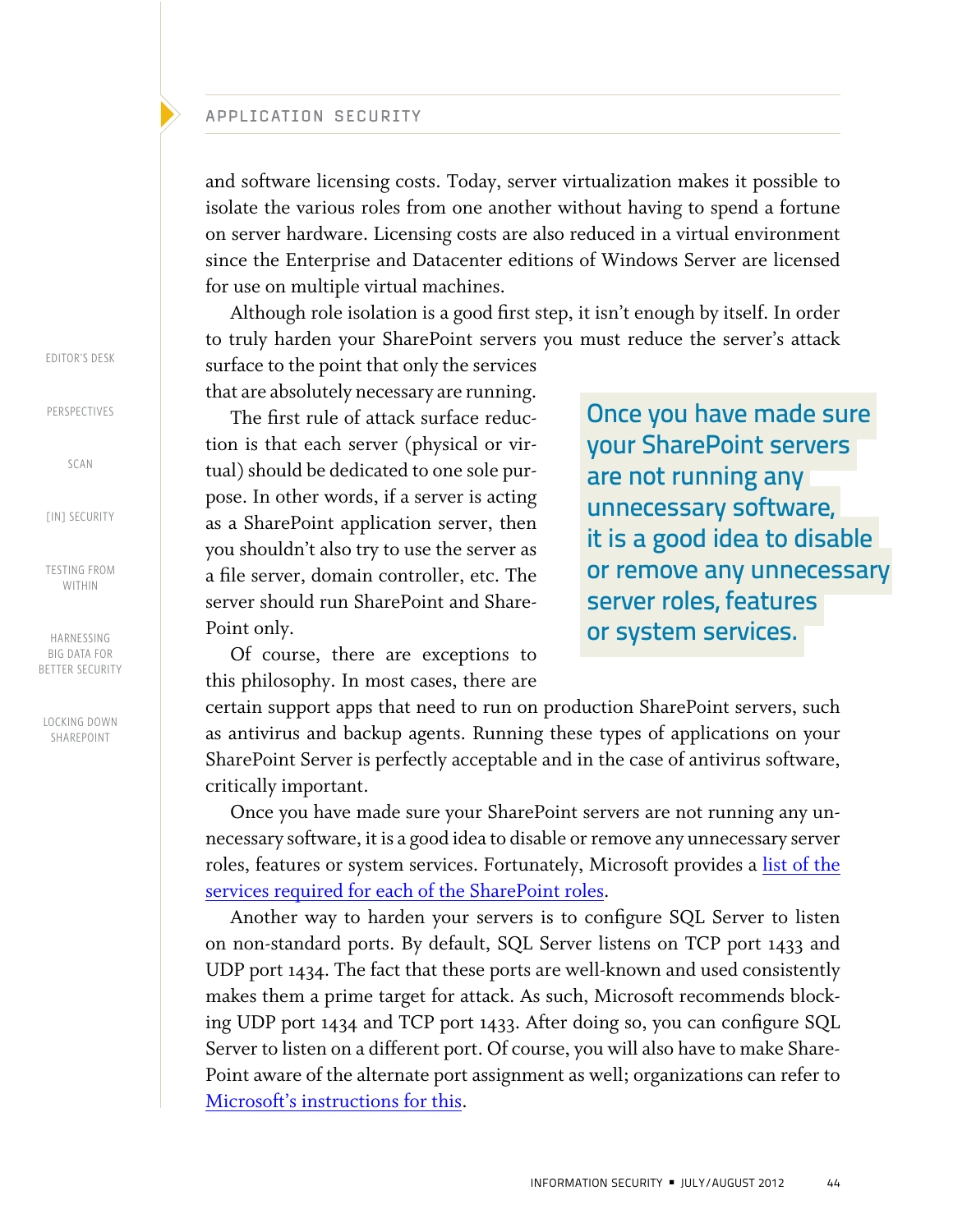### STEP 3: USE DEDICATED SERVICE ACCOUNTS

One of the biggest security blunders administrators make with regard to Share-Point is the misuse of service accounts. During the initial setup, the administrator is prompted to supply service accounts for SharePoint to use; the specifics vary depending upon how SharePoint is being installed.

From a security perspective, it's critical to use a dedicated service account for each function. When you supply a set of service account credentials for

SharePoint to use, SharePoint will assign special permissions to the account that enable it to be used for the task at hand. Normally, Share-Point will only provision the account with the bare minimal permissions required for performing the task at hand.

The problem occurs when you use the same service account for multiple purposes. Doing so causes the service account to begin to accumulate permissions that exceed those required to perform any one single task. Service accounts

One of the biggest security blunders administrators make with regard to Share-Point is the misuse of service accounts.

that have been provisioned with excessive permissions could potentially be exploited.

At a minimum, Microsoft recommends administrators who are setting up a [SharePoint farm](http://searchcontentmanagement.techtarget.com/definition/What-is-a-SharePoint-farm) use three service accounts. Those accounts are:

- SQL Server Service Account—This can be either a local system or a domain account, but for multi-server SharePoint deployments, domain accounts tend to work best. The service account is used for the MSSQLSERVER and the SQLSERVERAGENT services. If you are deploying a named instance of SQL server, then the service account will be used for services that correspond to that named instance.
- Setup User Account—The Setup User Account is used with SharePoint's Setup Wizard and the SharePoint Products Configuration Wizard. This must be a domain account and it must have administrative permissions on the server on which setup is run. Furthermore, the account must be added to the SECURITYADMIN and DBCREATOR roles that are found within SQL Server.

[EDITOR'S DESK](#page--1-0)

[PERSPECTIVES](#page--1-0)

[SCAN](#page--1-0)

**FINT SECURITY** 

[Testing from](#page--1-0) [Within](#page--1-0)

[Harnessing](#page--1-0)  [Big Data for](#page--1-0) BETTER SECURITY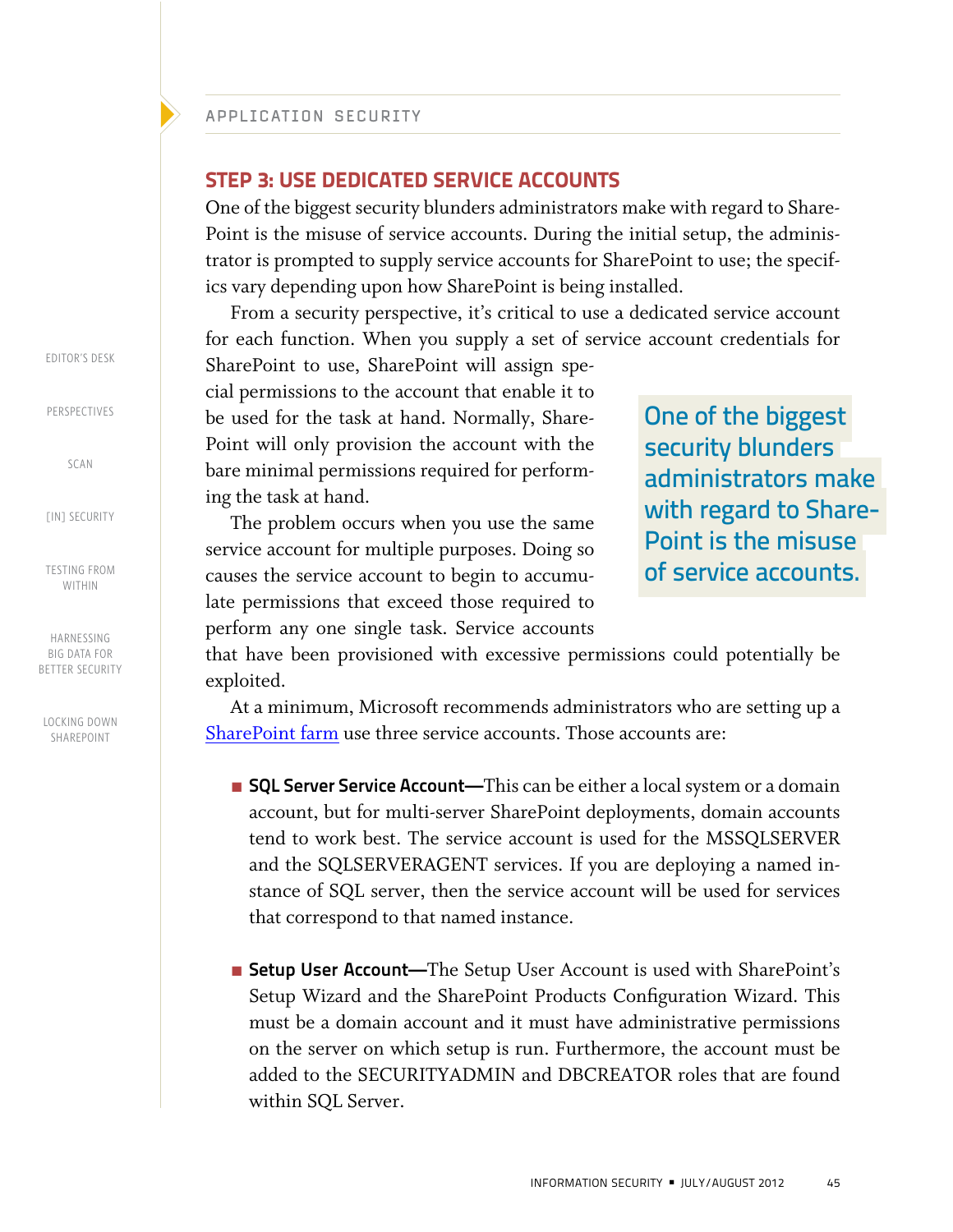■ Server Farm Account—This account is used to manage and configure the SharePoint farm. It is also used to run the Microsoft SharePoint Foundation Workflow Timer Service and to act as the application pool identity for the SharePoint Central Administration website. The account must be a domain account. The account you specify is automatically added to SQL Server and given the DBCreator, SecurityAdmin, and DB\_Owner roles within SQL Server.

It's important to remember that comprehensive SharePoint security consists of far more than these three steps. Other steps to consider include having a patch management solution in place, running the Best Practices Analyzer on a regular basis, and placing your SharePoint servers behind an application firewall.  $\blacksquare$ 

[EDITOR'S DESK](#page--1-0)

[PERSPECTIVES](#page--1-0)

[SCAN](#page--1-0)

[IN] SECURITY

[Testing from](#page--1-0) [Within](#page--1-0)

[Harnessing](#page--1-0)  BIG DATA FOR BETTER SECURITY

**Brien M. Posey** *is an eight time Microsoft MVP with two decades of IT experience. Before becoming a freelance technical writer, Brien worked as a CIO for a national chain of hospitals and health care facilities. He also served as a network administrator for some of the nation's largest insurance companies*  and for the Department of Defense at Fort Knox. Send comments on this article to [feedback@infosecu](mailto:feedback@infosecuritymag.com)*[ritymag.com](mailto:feedback@infosecuritymag.com)*